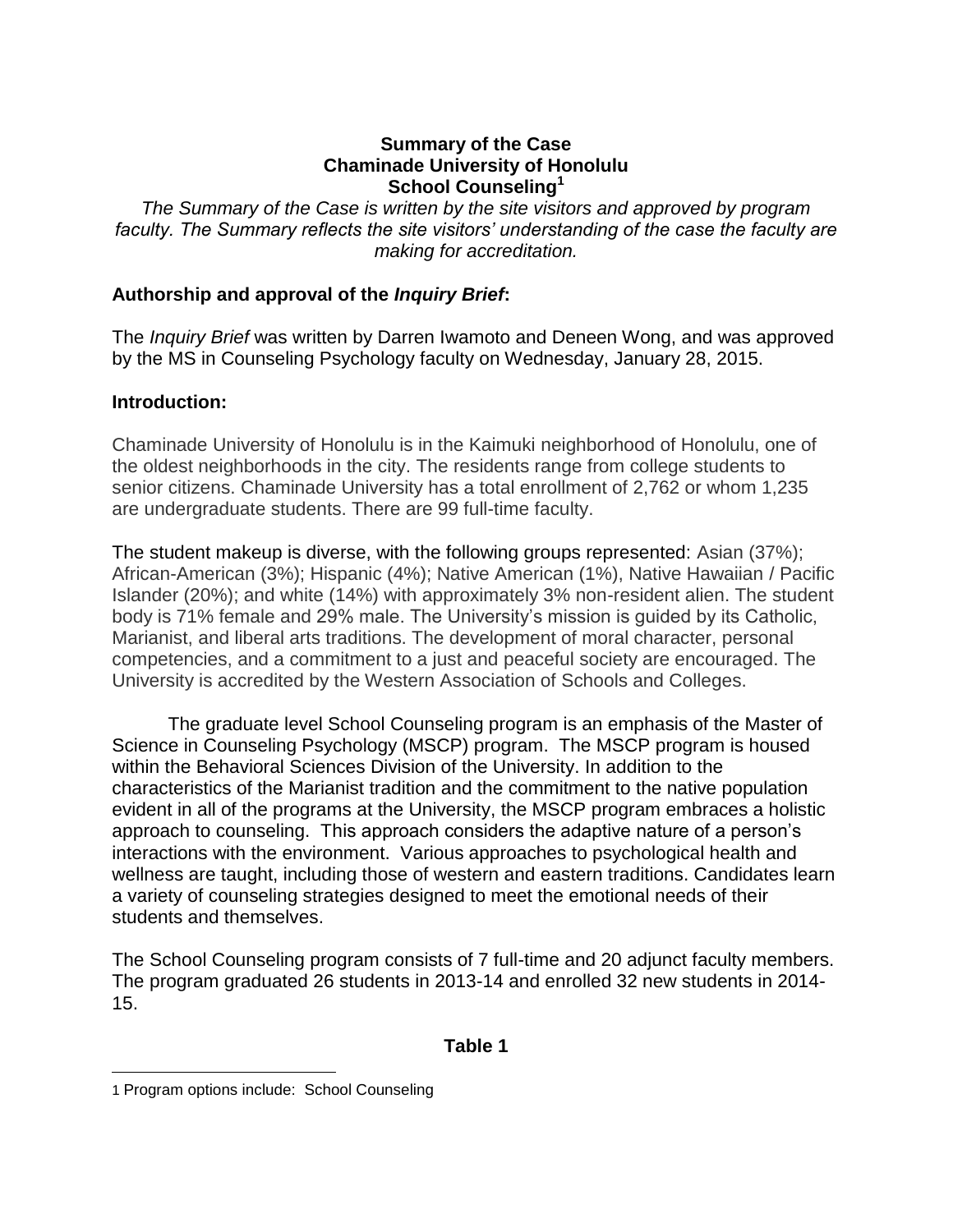| <b>Option Name</b>      | Level<br>Graduate | <b>Number of</b><br>completer<br>s in<br>previous<br>academic<br>year<br>2013-14 | <b>Number of</b><br><b>students</b><br>enrolled<br>in current<br>academic<br>year<br>2013-14 |
|-------------------------|-------------------|----------------------------------------------------------------------------------|----------------------------------------------------------------------------------------------|
| MS in School Counseling |                   | 26                                                                               | 37                                                                                           |

# **Chaminade University School Counseling**

## **Program claims:**

Claim 1: Program completers understand and demonstrate the knowledge, skills, and techniques characteristic of effective school counselors.

Claim 2: Program completers are caring counselors who understand and demonstrate ethical and professional conduct.

Claim 3: Program completers understand diversity and consider diversity in meeting the unique needs of others.

## **Evidence supporting the claims**

## *MSCP Core Comprehensive Examination (Claim 1, Claim 2, Claim 3)*

The MSCP Core Comprehensive Examination consists of 125 multiple-choice items assessing content knowledge from the core program courses. Reliability is calculated to be 0.80 to 0.84 (KR20). Face validity was established by the exam construction process, using core course content and CACREP, Hawaii Teacher Standards Board (HTSB), and National Board for Certified Counselors (NBCC) content standards. Concurrent validity was established by correlating scores with those of the Praxis II Professional School Counselor examination (*r* =0.75) and the Professional School Counselor examination (*r* =0.63). The Core Comprehensive Examination includes an ethics sub-score (Claim 2) and a cross-cultural sub-score (Claim 3). Pass rates for the exam range from 96% to 100% with scores ranging from 74 to 118 correct (of 125). Scores on the Ethics subtest items ranged from 82% to 88% for the 17 test items. The score on the Cross-cultural subset was 85% (of 13 test items) for the three years reported.

## *MSCP School Counseling Comprehensive Examination (Claim 1)*

The MSCP School Counseling Comprehensive Exam consists of 50 multiple-choice items assessing content knowledge in the counseling specific program courses. Reliability of the exam is estimated to be from 0.57 to 0.66 (KR20). HTSB, Department of Education, and American School Counselor Association (ASCA) standards are used as the basis for the course content. Use of these standards provides face validity for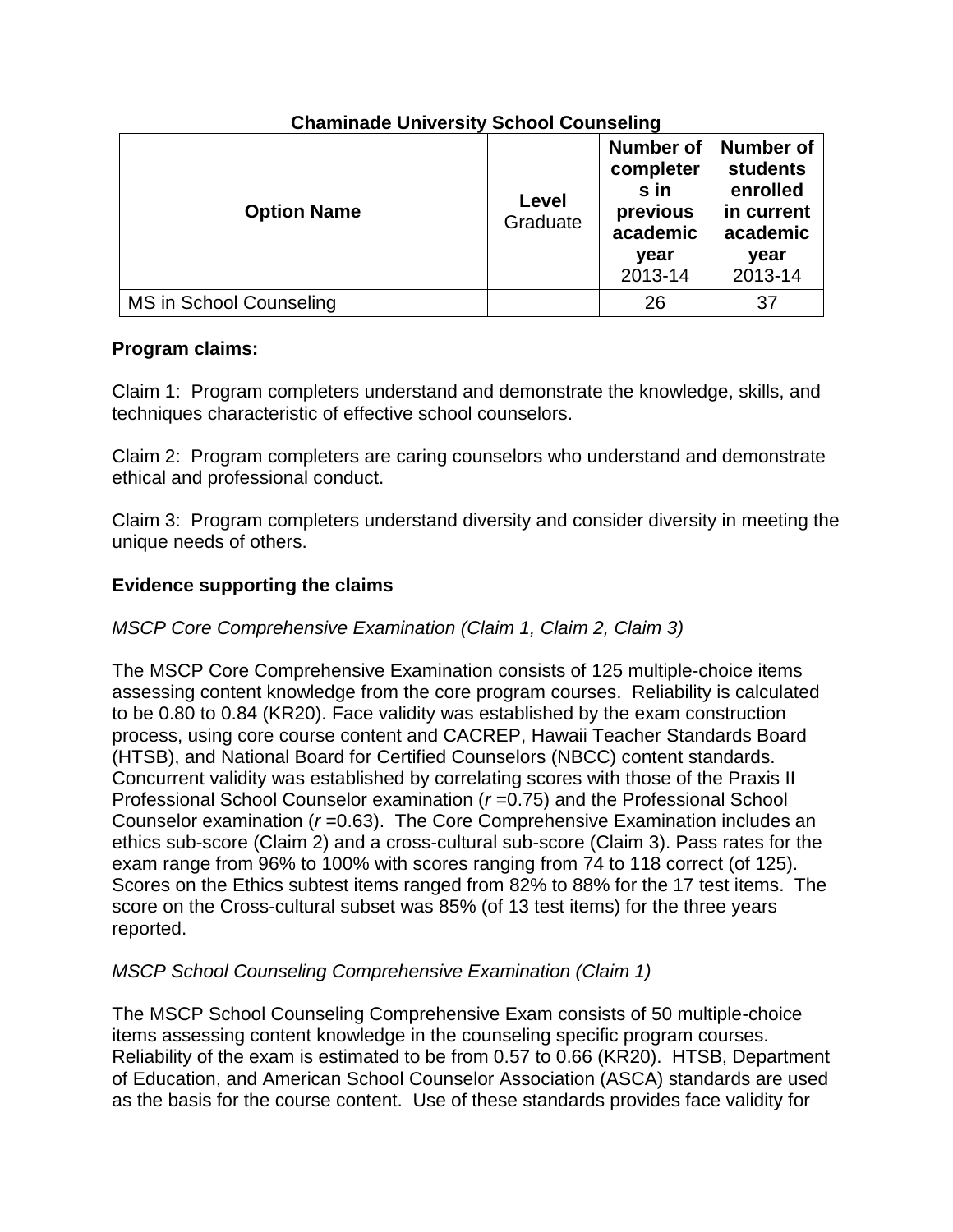the exam. Construct validity was established by correlating exam scores with Praxis II Professional School Counselor exam scores (*r* = 0.43) and School Guidance and Counseling exam scores (*r* = 0.58). Percent passing ranged from 96% to 100%.

## *Site supervisor Evaluation of School counseling Candidate survey (Claim 1, Claim 2, Claim 3)*

The Site Supervisor Evaluation survey is based on NBCC and CACREP standards for clinical instruction. The survey consists of 15 items ranked on a 5-point scale as follows: NA – Not Applicable or not enough information to form a judgment; FB – Far Below expectations (1) – needs much improvement, a concern; BE – Below expectations  $(2)$  – needs improvement, a concern; A – Acceptable  $(3)$  – meets standards at average level for Practicum/Intern student; AE – Above expectation (4) – performs above average level for Practicum/Intern student; FA – Far Above expectation (5) – a definite strength, performs well beyond average levels for Practicum/Intern student. A more specific rubric for the rankings is provided. There are also 3 openended items; two related to overall performance and one regarding whether the results have been shared with the student. The 15 items are grouped into Knowledge and Skills Base, Professional and Ethical Standards (Claim 2), and Personal and Social Skills (Claim 3) categories. Ratings of the items ranged from a mean of 3.52 (0.73) for Developed Counseling Style item (2013 completer year) to 4.27 (0.75) for Professionalism item (2012 completer year). Ratings on the Professional and Ethical Standards subsection ranged from 3.83 (0.84) to 4.27 (0.75). Ratings on the Personal and Social Skills subsection ranged from 3.80 (0.96) to 4.24 (0.78).

## *Praxis II Content Examination (School Guidance and Counseling exam or Professional School Counselor exam) (Claim 1)*

Praxis II School Guidance and Counseling exam and the Professional School Counselor exam are standardized tests developed and published by Educational Testing Service (ETS) to assess content knowledge of school counselors. These exams are used as requirements for licensure for School Counselors in Hawaii. A minimum score of 580 is used by the state for the school Guidance and Counseling exam. A minimum score of 156 is used by the state for the Professional School Counselor exam. Reliability and validity are established by ETS. Passing rates ranged from 95% to 100%.

## *School Counseling Program Evaluation (Claim 2, Claim 3)*

The School Counseling Program Evaluation is completed by students during their final term. It consists of 202 questions covering the curriculum, fieldwork, their counseling dispositions, and knowledge of professional standards. Each item is rated on a scale from 1 (Strongly disagree) to 5 (Strongly Agree). KR20 reliability ranged from 0.97 to 0.99 for the evaluation administered over the past 3 years. Face validity is considered high since all faculty participated in generating the items. For the Ethics sub-category, ratings of Agree to Strongly Agree ranged from 72.7% to 100%. For the cross-cultural sub-category of items, ratings of Agree to Strongly Agree ranged from 70.8% to 100%.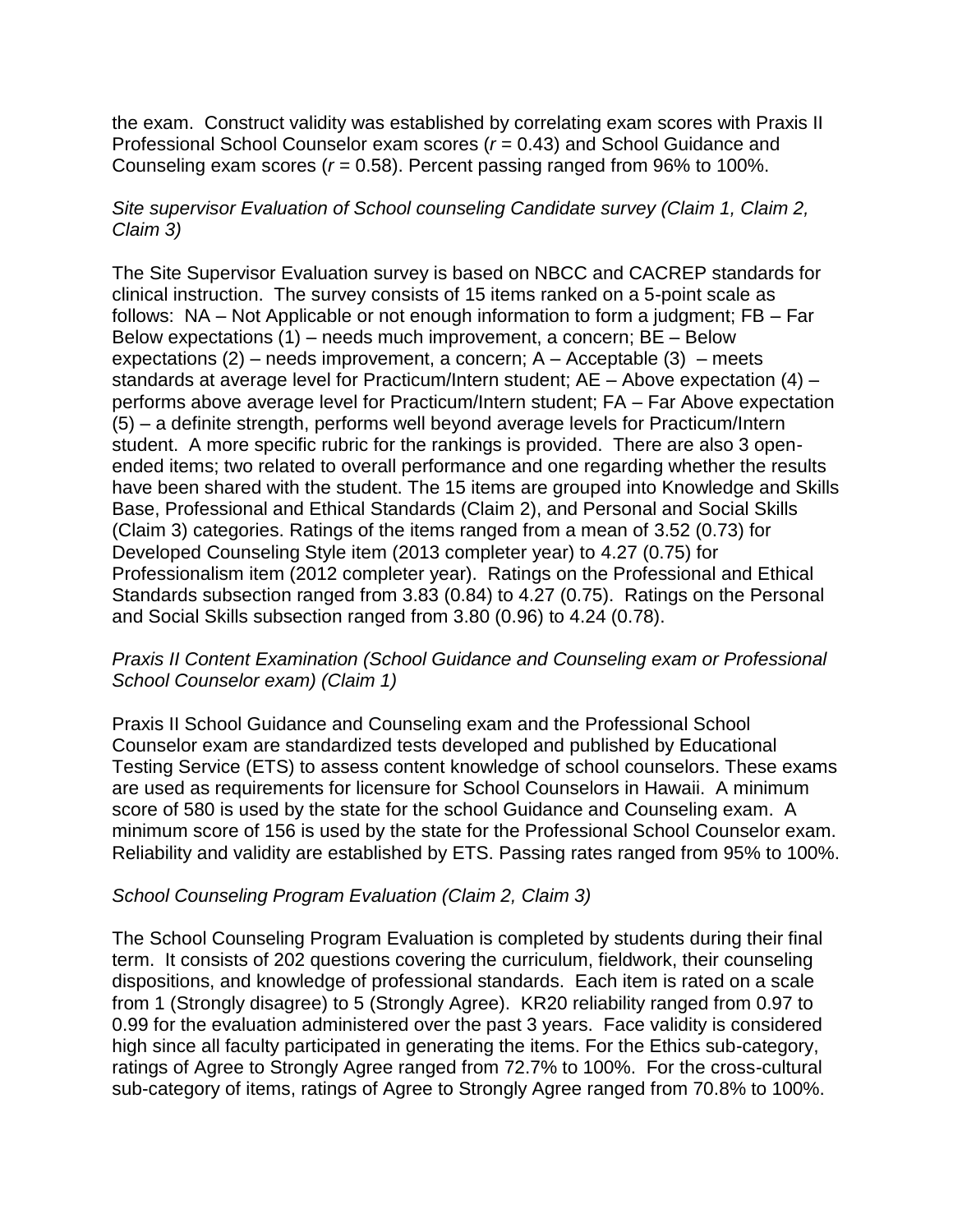The program provides anecdotal evidence for the Technology and Learning how to learn cross cutting themes. The Multicultural perspectives and accuracy cross cutting theme is assessed by the cross-cultural subtests of the MSCP Core Comprehensive Exam, the Site Supervisor Evaluation of School Counseling Candidate survey, and the School Counseling Program Evaluation.

Three secondary sources of evidence of the claims have been used or are in development. These are an e-Portfolio narrative, a Principal survey, and a Graduate survey.

## **Internal audit:**

Eight faculty and staff, including the Dean of Behavioral Sciences and Program Director of the MSCP program, conducted an audit of the program quality control system. Information from the 2013-14 completer cohort (N=24) was used by the audit team. The quality control system includes aspects of the Curriculum, Faculty, Candidates, and Resources. Elements in each of these areas were investigated by the internal audit committee with 11 probes. The quality control system was found to be working as designed.

## **Plans for program improvement**

A number of areas for improvement were identified by the faculty. These include:

- Based on the results of the comprehensive exam and supervisor ratings, provide a stronger emphasis on applications of theory in the real world and on assessment and treatment planning.
- Create signature assignments to better assess the learning to learn cross-cutting theme. These will include an action research study and completion of an ePortfolio.
- Continue working with Hawaii DOE and area school superintendents to obtain approval of a Principal survey.
- Reduce the length of the School Counseling Program Evaluation.
- More closely monitor required student contact with faculty advisor at the beginning of each semester.
- Monitor and adjust course prerequisite requirements to prevent enrollment challenges.

## **Statement regarding commitment and capacity:**

The faculty concluded that Chaminade University is committed to the School Counselor program and that there is sufficient capacity to offer a quality program.